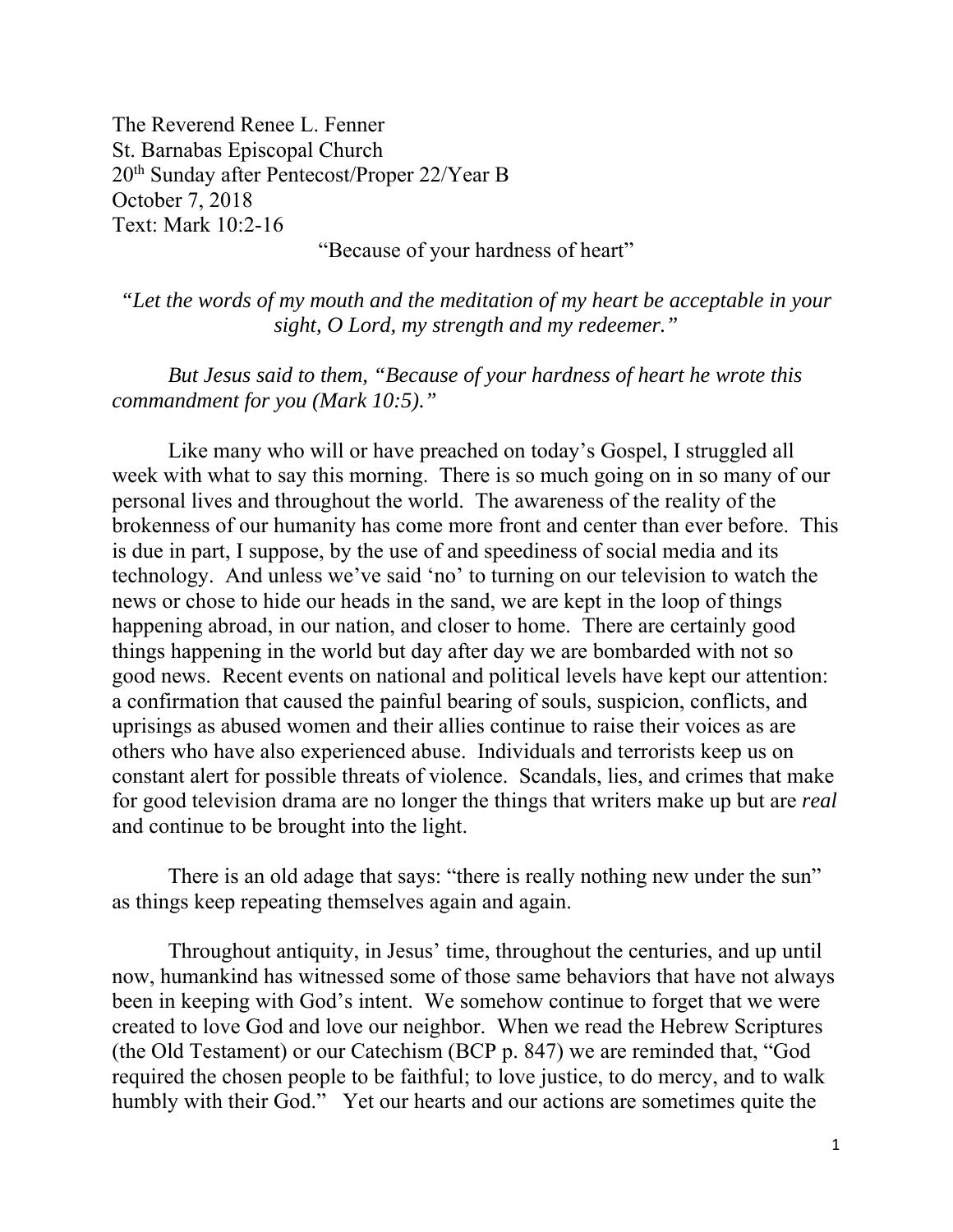opposite. We have not always seen the other as a beloved child of God. We often treat the other as objects to be cast aside or to be lorded over, controlled, rather than to be held up as precious individuals made in God's image to love and to build up and be in relationship with each other.

So today we find the Pharisees trying to entrap Jesus by using the subject of divorce. They asked him, "Is it lawful for a man to divorce his wife?" The Pharisees already knew the law. Their question was a test. Will he follow or reject the Law of Moses? Their question was not about settling a legal question or getting tips on how to best pastorally help couples deal with a situation such as this. They were not concerned about a woman in an abusive situation. They are not concerned about a young couple who made a mistake in choosing to marry. The spiritual and wellbeing of a couple was the least of their worry. Rather they were bent on getting rid of this rookie rabbi who seemed to be turning the status quo on its head. Remember, it was the topic of divorce that caused Jesus' cousin, John the Baptizer, to lose his head when he criticized Herod Antipas for marrying his brother's wife. Could they trick Jesus into making the same mistake?

But decidedly Jesus was not about to play along with their game. He neither accepts nor rejects the Law of Moses. Rather, he reminds them of the reason *why*  the law concerning divorce was written in the first place. It was written because of the hardness of the human heart which can demean, put down, punish, ostracize, destroy, and be the difference between life and death.

In first century Palestine, Jewish marriages were often arranged by families and were meant for life. If love happened, it happened. A woman's voice did not matter. She had no rights. A woman was considered property that could be cast aside. A wife could be dismissed at the whim of her husband for the smallest infraction (a burnet dinner for instance) leaving her to look forward a possible life of poverty and abuse and be forced to resort to any means necessary in order to survive. That is what a hardened heart could impose on another.

Jesus was more concerned about the *condition of the heart and relationships than "legalese".* The Pharisees wanted to hear what Jesus would say about the laws and procedures. Yet Jesus turns the conversation to speak about relationships, relationships that exemplified what God had intended since the beginning of creation: that humankind was made for God and for each other.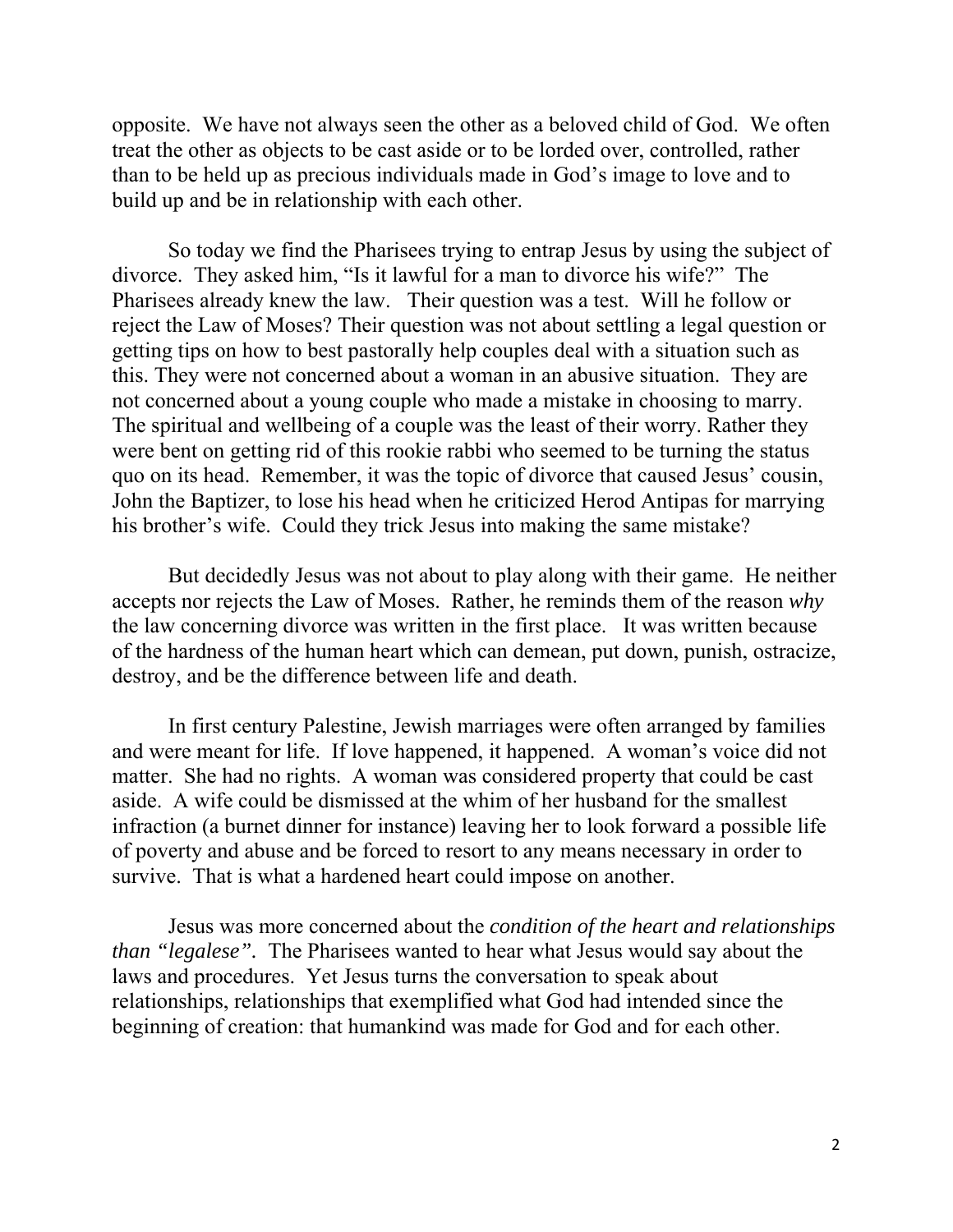There is certainly a lot that can be said about marriage. There is a lot that can be said about divorce. Both have ideals and procedures which have developed over the centuries and certainly since first century Palestine.

But as always, there are deeper meanings that are meant to be considered whenever Jesus speaks. He isn't just speaking to those individuals who he encountered then but to us in our day. He is speaking to us in our time where *there is really nothing new under the sun.* We, in our humanity, continue to make the same mistakes over and over again. The putting down of others, the abuse of privilege, exploitation, slander, violence, all of it. This is not how we were meant to treat one another. We are to imagine humanity/communities, centered on real relationships, centered on love and respect. Relationships that realize the dignity of another person. Relationships that build, that include and embrace the other.

Hardness of heart is not simply a marital issue. Separation and broken relationships happen no matter what our marital status is. Divorce just doesn't happen in the cases of married couples but anytime division happens between ourselves and God, and ourselves and others. Hardness of heart, hearts of stone, can divide husbands and wives, parents and children, siblings, congregations, rich and poor, Christians and Muslims, black and white, brown and yellow, and all else in between. The hardness of our hearts convinces us that our quest for power, our quest to be better than, is the only way to live in this world. That the chasms that divide us can never be healed. That differences are not capable of being celebrated. That forgiveness is near impossible. That there is no need for anyone except *numero uno.*

But the truth is, **we** *are* people, *every one*, who are in some way vulnerable and broken, needy and hurting. We need one another. Theologian David Lose says in his essay for this week that "to be broken is, in fact, to be human. And to be human is to be *loved by God and drawn together into relationship* with all the others God loves. Which means that our gatherings on Sundays are local gatherings of the broken and loved, of those who are hurting but also healing, of those who are lost but have also been found, of those that know their need and seek not simply to have those needs met but have realized that in helping meet the needs of others their own are met in turn."\*

The challenge put before us in this context, is not so much about marriage and divorce as it is about our willingness to examine our own hearts; to use these hearts of flesh that we have been endowed with as God intended; to be open to loving and embracing the other as Jesus embraced the little ones who came to him.